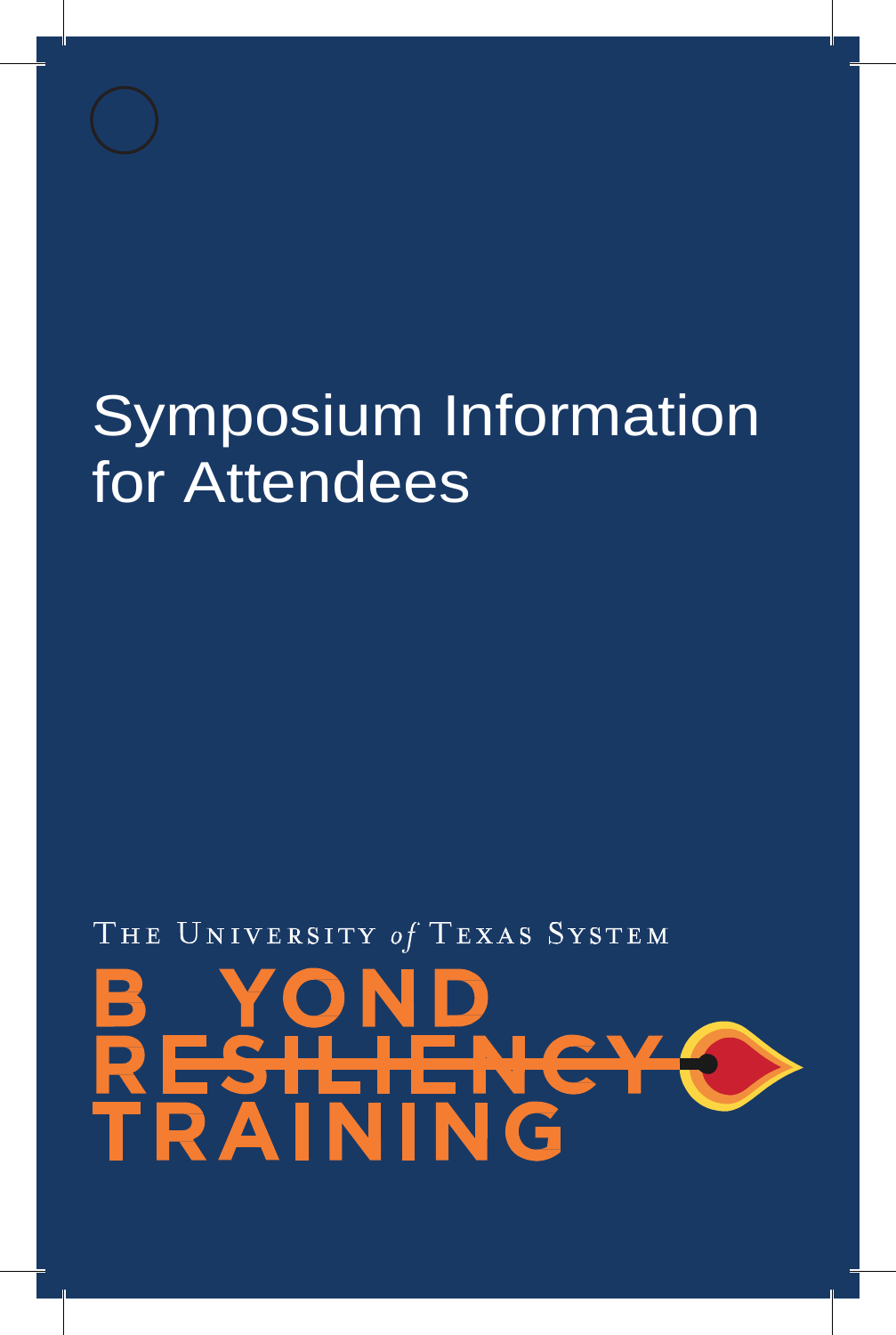## A WELCOME FROM DR. RAY GREENBERG

On behalf of The University of Texas System, I welcome you to the 2017 Beyond Resiliency Training Symposium. We are glad you have joined us here in Houston, Texas – a truly resilient city. In the wake of Hurricane Harvey, it is apparent when a group of people come together with helping and healing as their mission – solutions are found and lives are improved, and in some cases, even saved. That's what our objective is at the Beyond Resiliency Training Symposium.

We expect this year's theme – OrganizationalStrategiestoAlleviate BurnoutandIncreaseWellnessinAcademic Medicine – will prompt an open dialogue with internationally renowned thought leaders on the subject of physician stress and burnout. We look forward to meeting the challenge, exploring solutions,and redefining and advocating new models of care. Our main goal is to move beyond a band-aid approach of resiliency and vitality training by exploring innovative solutions that will significantly diminishphysicianexhaustionandstressand improve wellness – not just at UT System Institutions, but at medical institutions throughout the United States.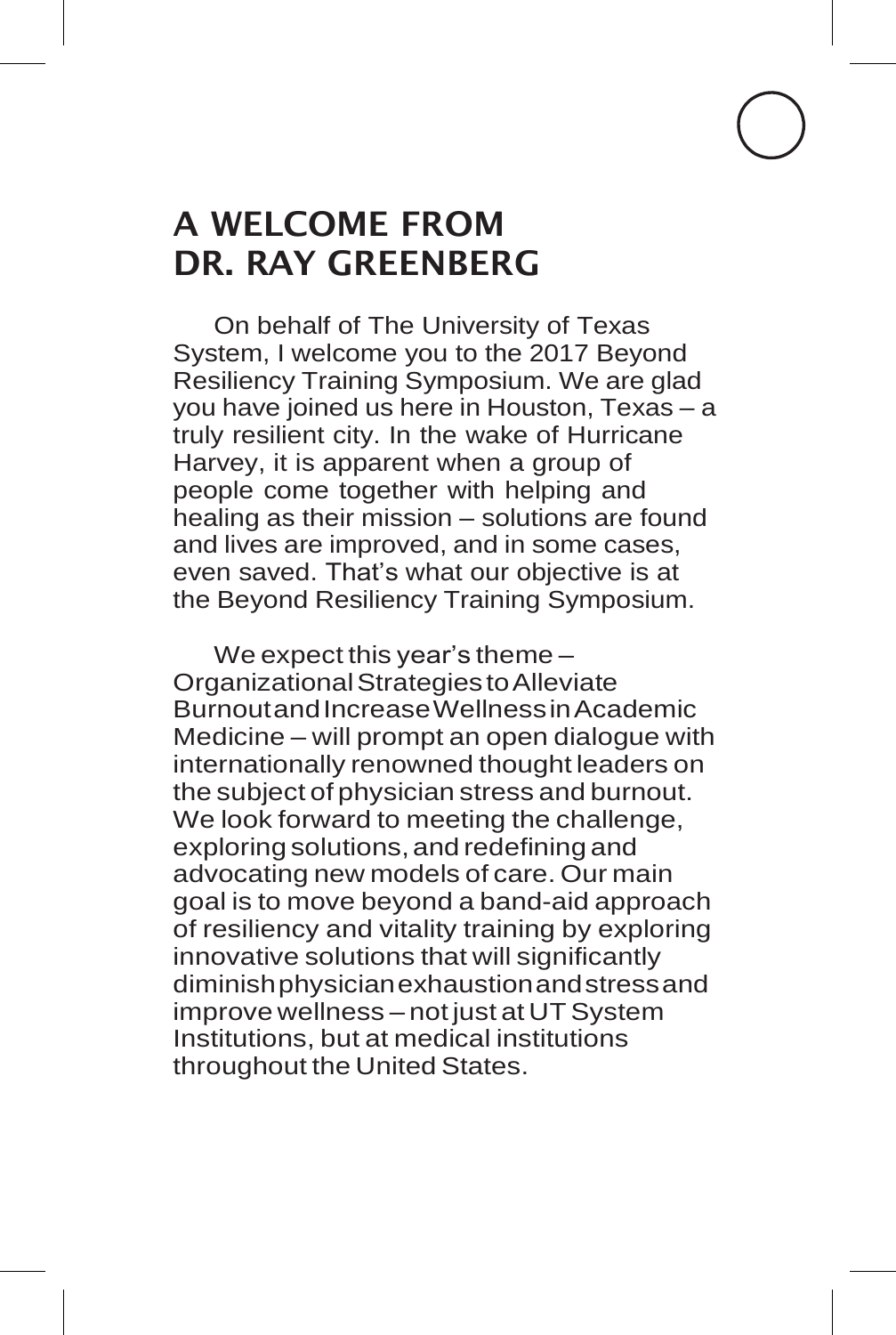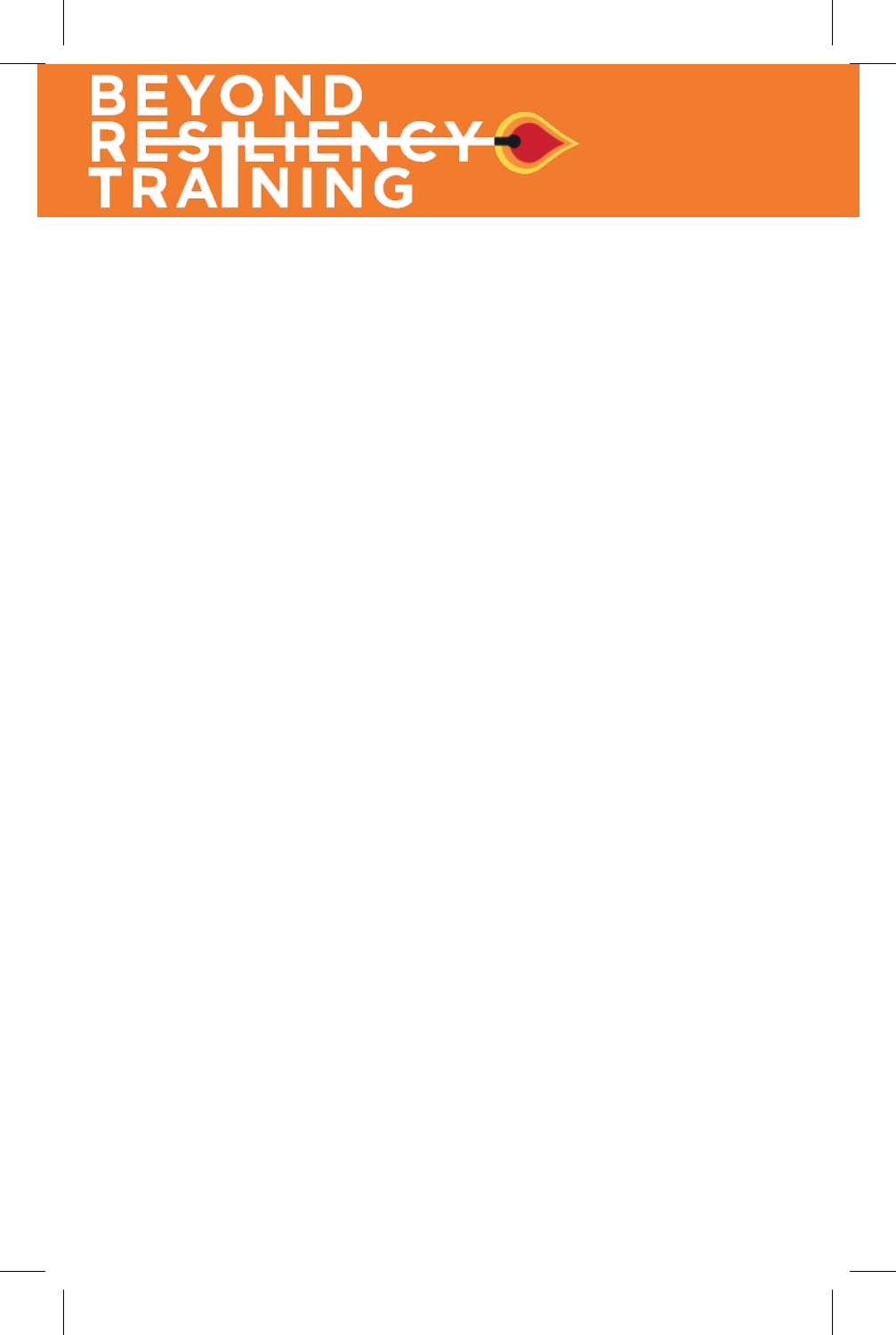Right now, physician burnout is at epidemic proportions in this country. The majority oftoday's physicians experience emotional and physicalexhaustion that affects not only their health, but also that of their patients, students, and of health care delivery systems asawhole.Your involvement at this Symposium can only help all of us meet the challenge of burnout.

I'd like to thank each of you for attending Beyond Resiliency Training and bringing your expertise to our gathering. We appreciate your engaging in this larger conversation, and we urge you to share what you learn at this Symposium with your organizations.

Warm regards,

(Haymond P. Greenberg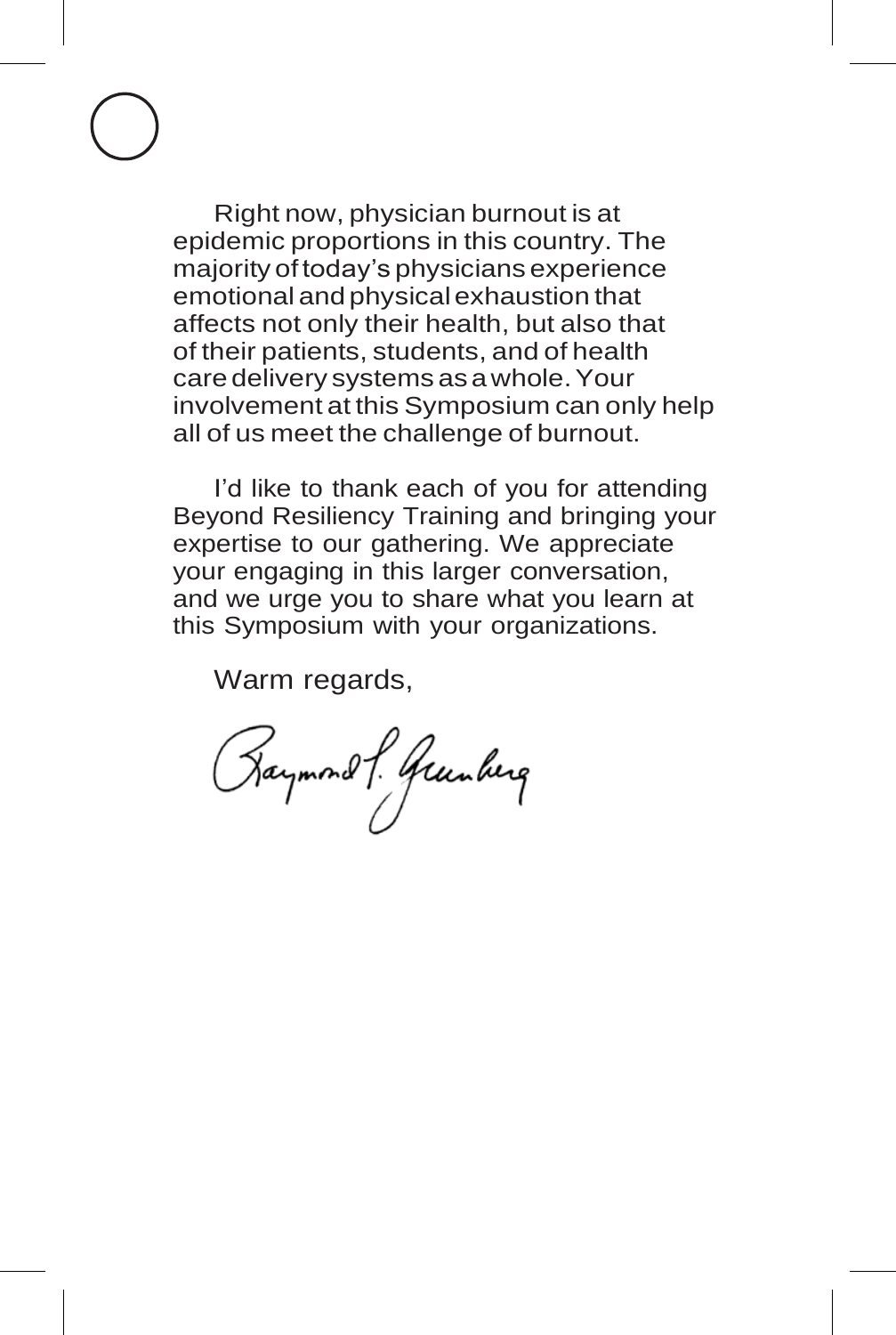**RAYMOND S. GREENBERG, MD, PHD** Executive Vice Chancellor for Health Affairs, The University of Texas System

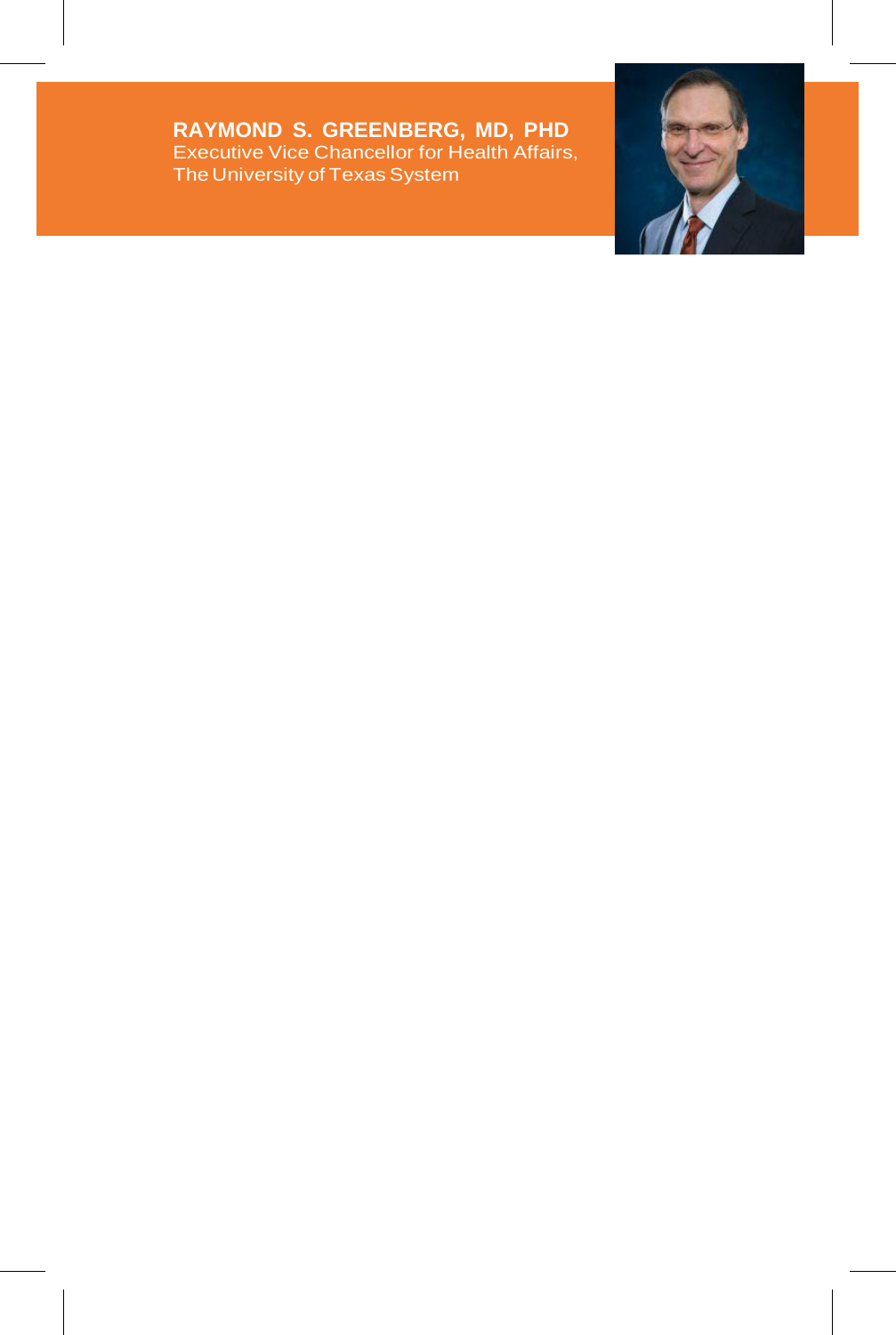## **SCHEDULE**

### DAY01|09.25.17

BREAKFAST & CHECK-IN 7:30 AM - 8:00 AM

WELCOME & INTRODUCTION 8:00 AM - 8:30 AM

MORNING PLENARY 8:30 AM -9:45 AM

> Keynote: Meeting the Challenge of Burnout Keynote Speaker: Christina Maslach

#### 9:45 PM - 10:15 AM

Presentation: Joy in Practice Speaker: Christine Sinsky

#### MORNING BREAK 10:15AM-10:30AM

#### 10:30AM-11:00AM

Presentation: Transforming Ambulatory Practice Speaker: Thomas Bodenheimer

#### 11:00 AM - 11:30 AM

Presentation: Exploring Solutions in Education and Training Speaker: Colin West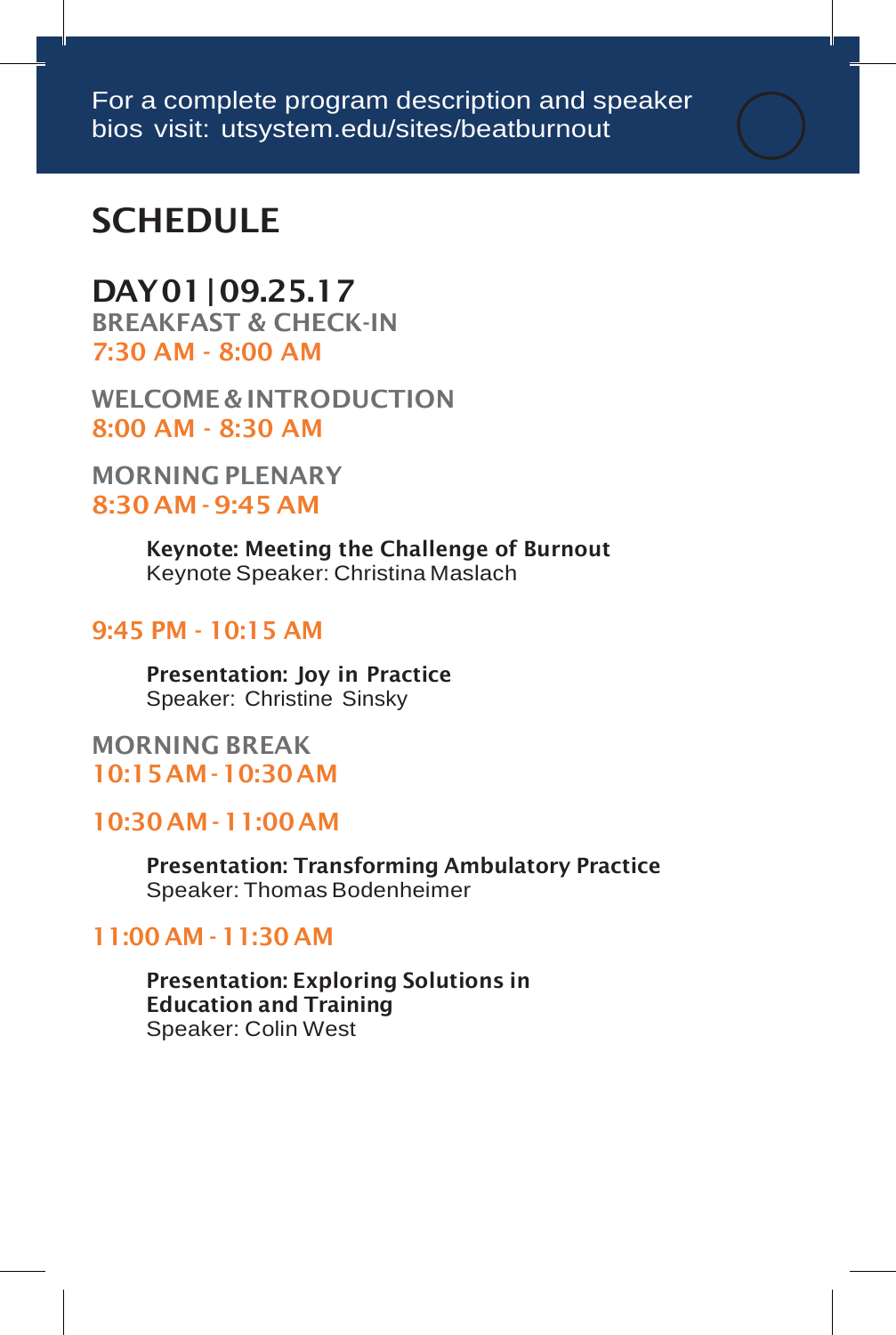

#### CATEREDLUNCH 11:30AM-1:00PM

#### 12:00 PM - 12:30 PM

Doctors on Life Support: Inside the Movement to Save the Mental Health of America's Physicians Speaker: Mandy Oaklander

#### 12:30PM-12:45PM

The National Academy of Medicine Action Collaborative on Clinician Well-Being and Resilience Speaker: Charlee Alexander

#### AFTERNOON PLENARY 1:00 PM - 1:45 PM

Panel Discussion: Organizational Initiatives to Combat Physician Burnout Panelists: Clay Johnston, Christine Sinsky, Lucia Siegel Sommers Moderator: Martha Gerrity

#### 1:45 PM - 2:45 PM

Keynote: Exploring Solutions in Physician Leadership, Community Building, and Faculty Voice Keynote Speaker: Tait Shanafelt

AFTERNOON BREAK 2:45 PM - 3:00 PM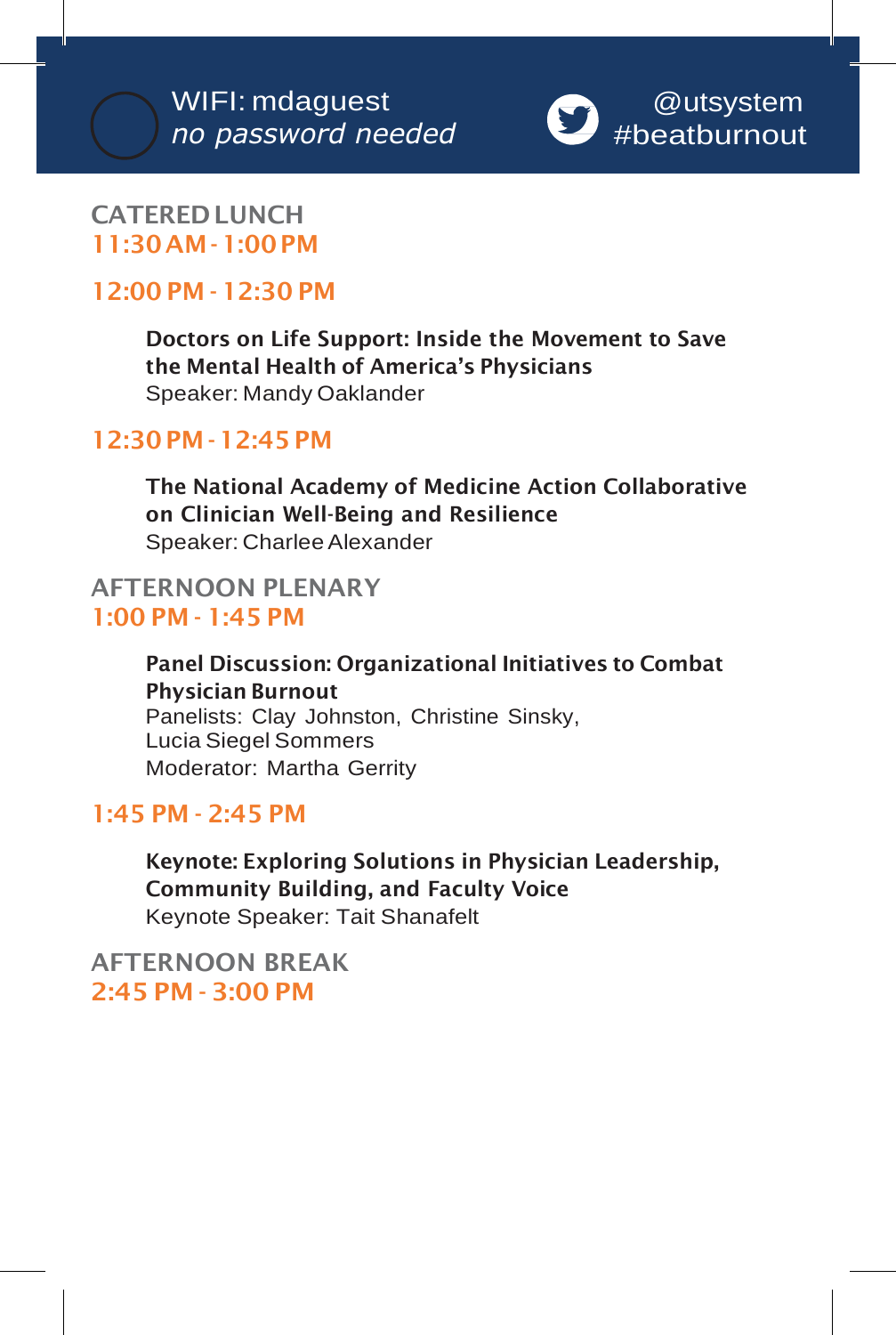#### DAY01 <sup>C</sup>ONT'D | 09.25.17 BREAKOUT 1: CONCURRENT SESSIONS 3:00 PM - 4:00 PM

Medical School and Residency Training Moderators: David Callender, Colin West Reporter: Dwain Thiele

#### 3:00 PM - 4:00 PM

Physician Leadership, Community Building, and Faculty Voice Moderators: Tony Cucolo, R. Kevin Grigsby, Tait Shanafelt Reporter: Suman Challa

#### BREAKOUT 2: CONCURRENT SESSIONS 4:00 PM - 5:00 PM

Clinical Optimization and Medical Documentation Moderators: Thomas Bodenheimer, Christine Sinsky Reporter: Gurur Biliciler-Denktas

#### 4:00 PM - 5:00 PM

Redefining and Advocating New Models of Care Moderators: Clay Johnston, William Tierney Reporter: Shan Zhao

POSTER SESSION 5:00 PM - 6:00 PM

SYMPOSIUM DINNER AT HOTEL ZAZA 7:30 PM - 9:00 PM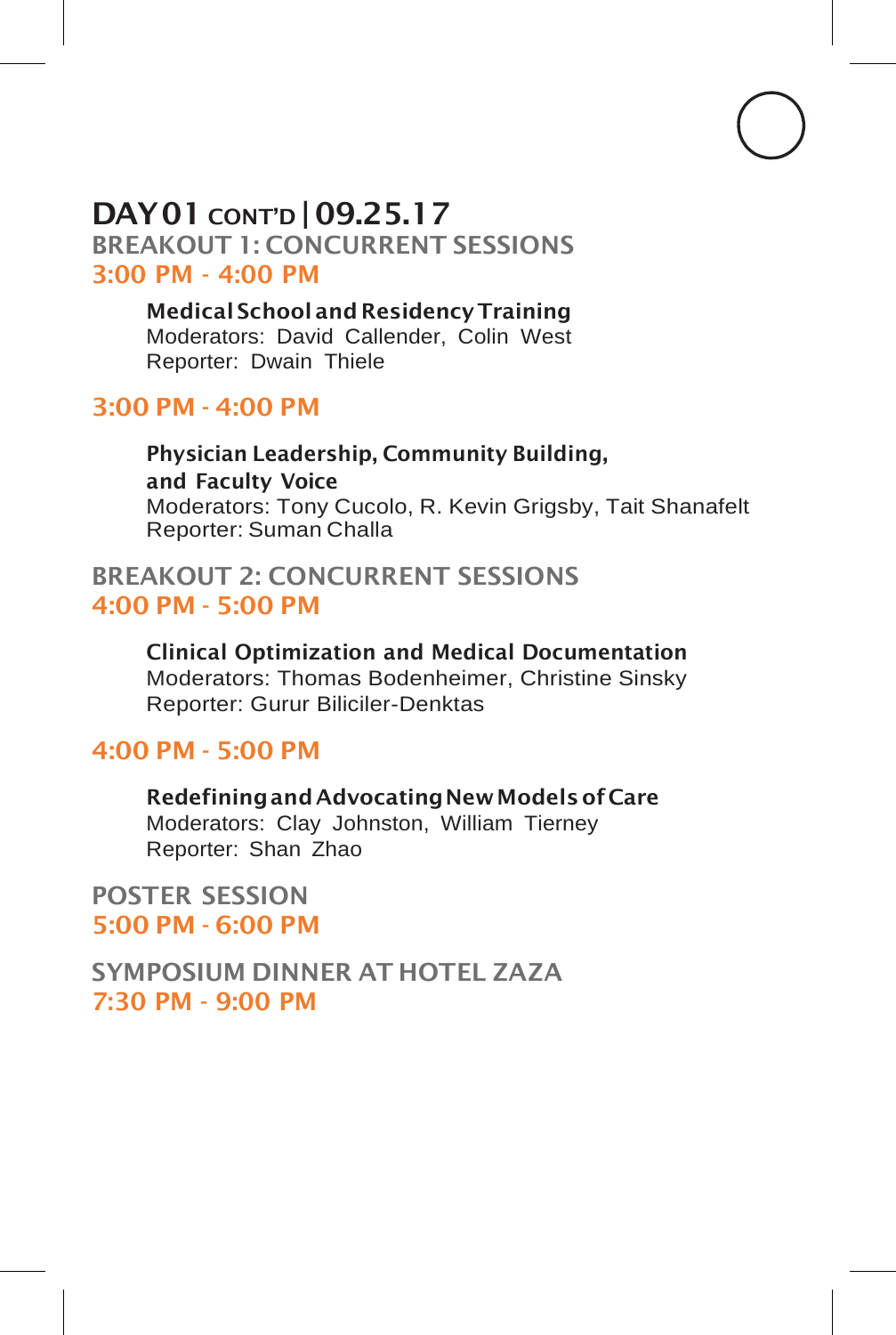### DAY02|09.26.17 BREAKFAST

7:45 AM - 8:15 AM

PLENARY 8:15 AM - 8:30 AM

> Welcome Speaker: Raymond Greenberg

#### 8:30 AM - 9:15 AM

Panel Discussion: Summary Report Day 1 Breakout Sessions Panelists: Gurur Biliciler-Denktas, Suman Challa, Dwain Thiele, Shan Zhao Moderator: Warren Holleman

#### 9:15 AM - 10:15 AM

Presentation: Exploring Solutions in Changing the Value System and Re-aligning the Financial Structure of the Institution Speaker: Darrell Kirch

#### MORNING BREAK 10:15AM-10:30AM

#### 10:30 AM - 11:30 AM

Panel Discussion: Structural Interventions for Physician Burnout: What Do Evidence-Based Approaches Tell Us? Panelists: Martha Gerrity, Brian Lucas, Christopher Parshuram Moderator: Colin West

**CONCLUDINGREMARKS** 11:30AM-12:00PM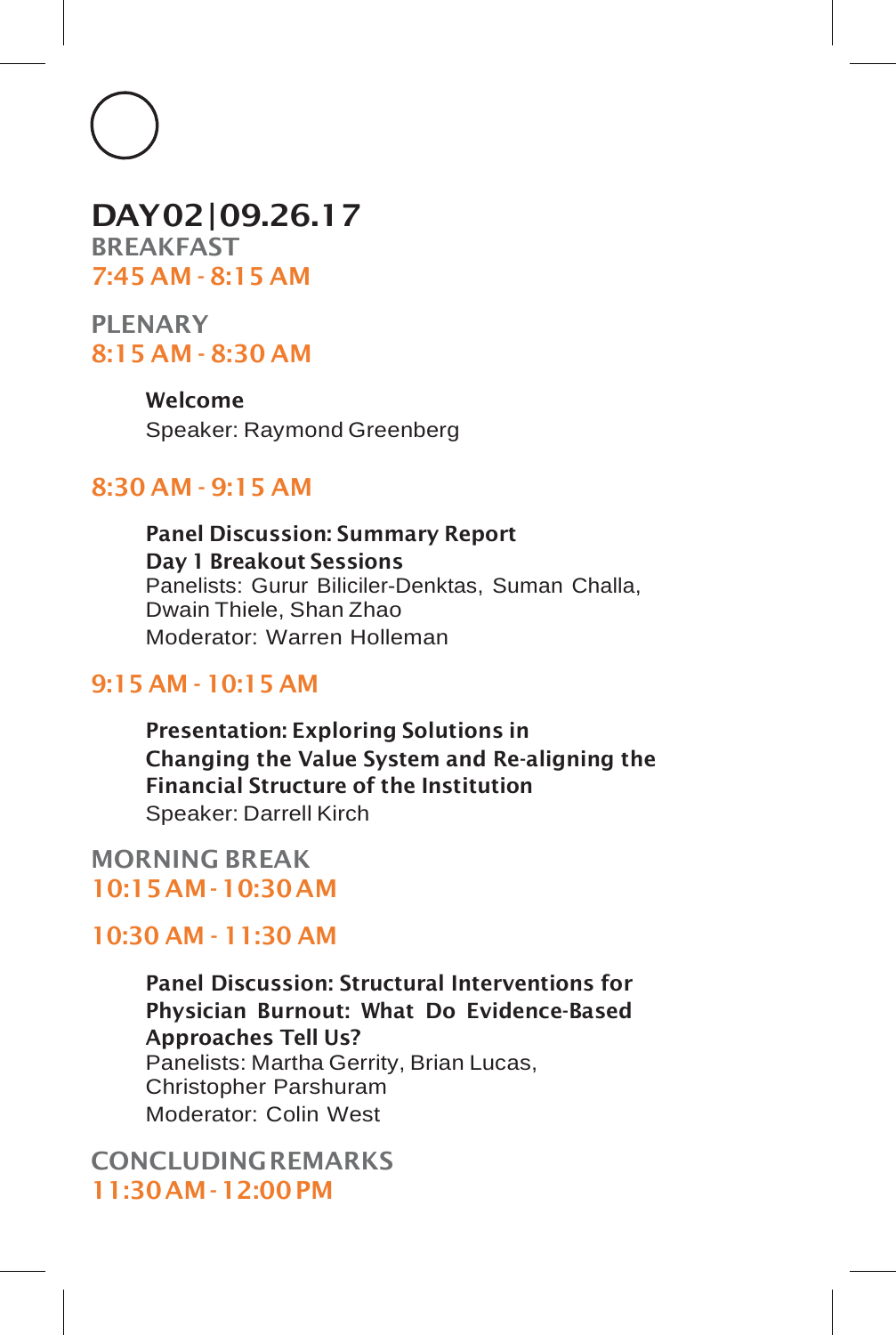## SPECIAL THANKS TO THE UNIVERSITY OF TEXAS SYSTEM'S:

DR. RAYMOND GREENBERG Executive Vice Chancellor, Health Affairs

DR. STEPHANIE A. BOND HUIE Vice Chancellor, Office of Strategic Initiatives

FACULTY ADVISORY COUNCIL

STEERING COMMITTEE FOR THE BEYOND RESILIENCY TRAINING SYMPOSIUM

OFFICE OF STRATEGIC INITIATIVES

## THANK YOU TO OUR SPONSORS:

kers: Jonathan Cheng, Ann Killary



THE UNIVERSITY of TEXAS SYSTEM FOURTEEN INSTITUTIONS. UNLIMITED POSSIBILITIES.

## **UTSouthwestern**

Medical Center





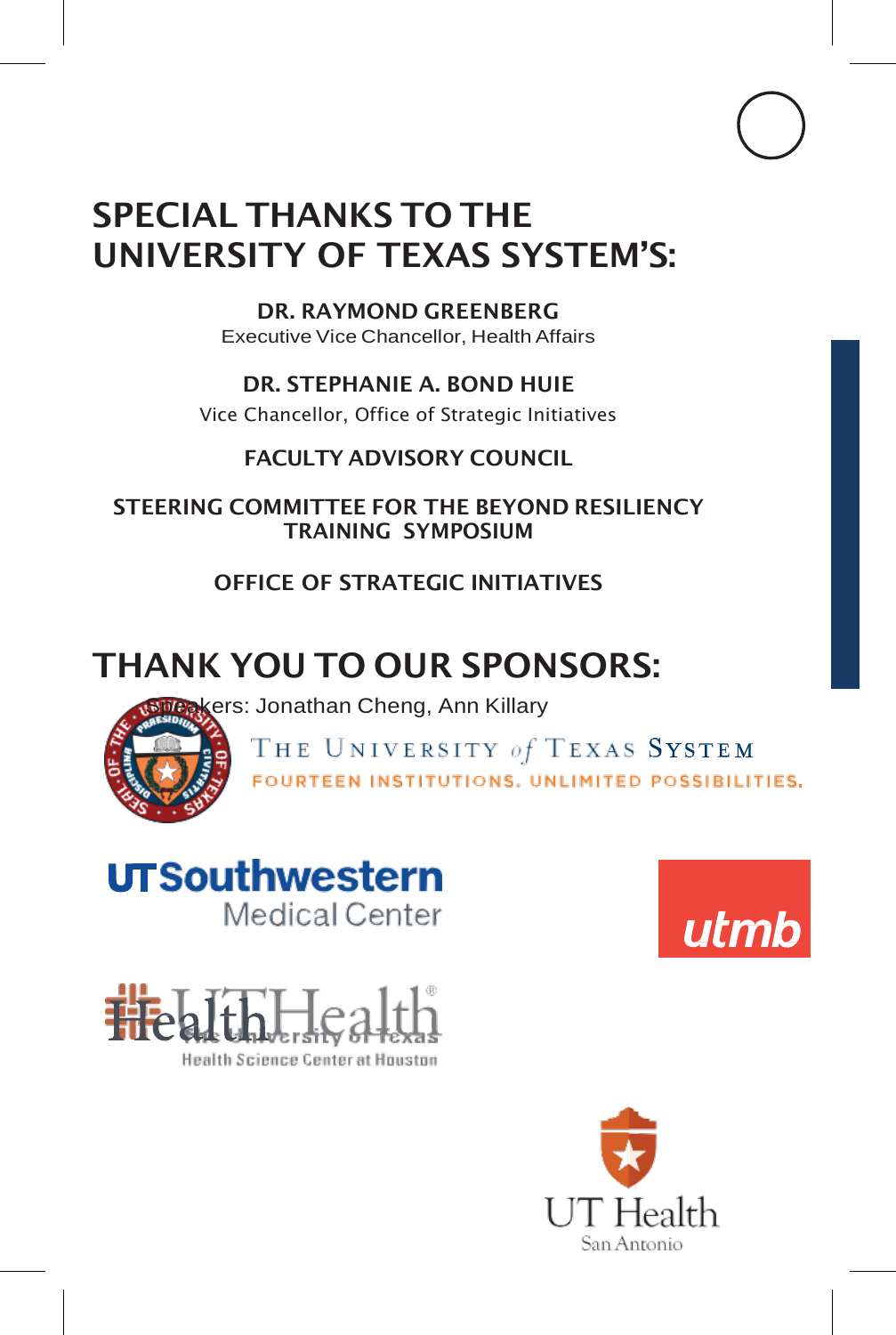

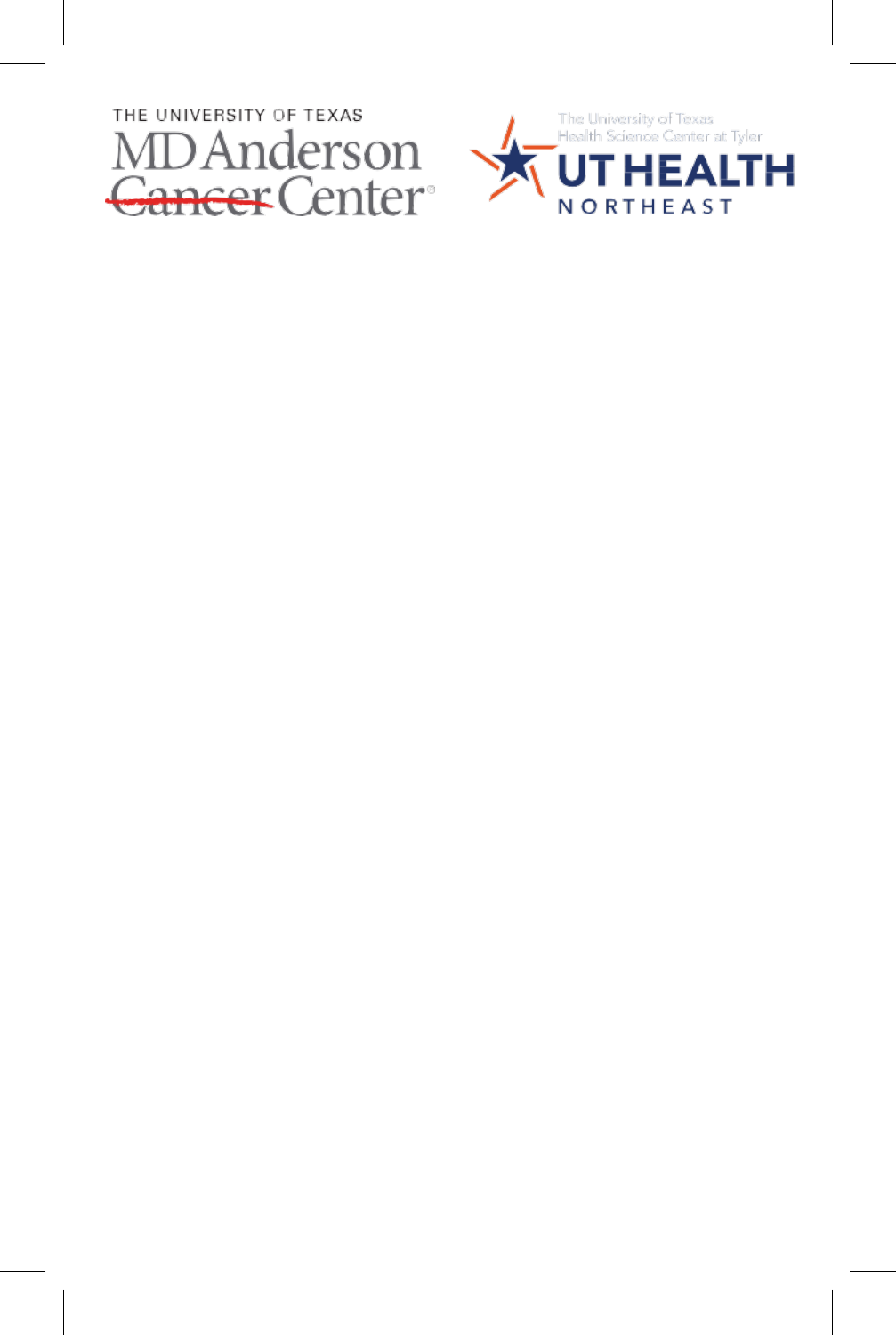## THANK YOU TO OUR SPEAKERS, PANELISTS, AND MODERATORS.

# THE UNIVERSITY of TEXAS SYSTEM  $\blacktriangle$ N

## SHUTTLE SCHEDULE

## DAY01|09.25.17

6:00 PM - 6:30 PM

Shuttles will depart from MD Anderson Blvd (the east side of the building) for Hotel ZaZa at 6:00 p.m. until 7:30 p.m. There are no return shuttles to MD Anderson this evening.

#### DAY02|09.26.17 6:30 AM - 8:00 AM

Shuttles will leave Hotel ZaZa beginning at 6:30 a.m. until 8:00 a.m. There are no return shuttles to Hotel ZaZa today. We have a list of taxis at the registration table.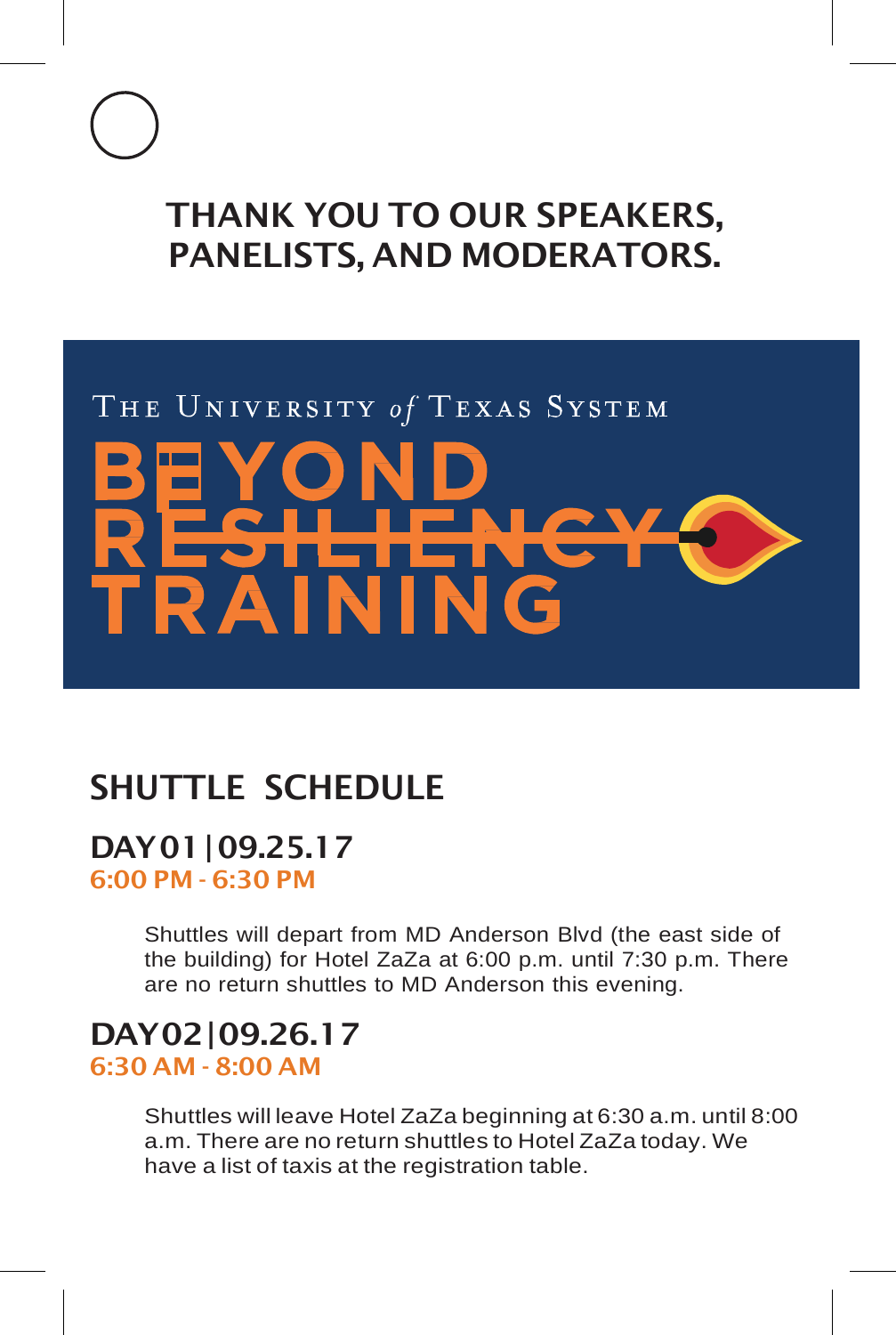## **SPEAKERS**

Keynote Speaker (KS) Speaker (S) Steering Committee (SC)

#### Charlee Alexander (S)

Program Officer, National Academy of Medicine

#### Gurur Biliciler-Denktas, MD (S) (SC)

Associate Professor, Pediatric Cardiology, UTHSCH

#### SeanC.Blackwell,MD(SC)

Professor & Chair, Dept of Obstetrics, Gynecology, & Reproductive Sciences, UTHSCH

#### ThomasBodenheimer,MD(S)

Professor Emeritus of Family & Community Medicine, University of California, San Francisco

#### Paul Bristol, MBA (SC)

Assoc. VP, Academic Development & Planning, UTMB

#### Maureen Cagley, MBA (SC)

VP for Academic Operations, UTMDA

#### David Callender, MD (S) President, UTMB

#### SumanChalla,BDS(S)(SC)

Assoc. Professor, Comprehensive Dentistry, UTHSCSA

### JonathanCheng,MD(S)(SC)

Associate Professor of Plastic Surgery & Chief of Hand, Peripheral Nerve, and Microvascular Surgery, UTSMC<br>and Children's Medical Center (Dallas)

#### TonyCucolo(S)(SC)

Associate Vice Chancellor, Academic Affairs, UT System

#### Martha Gerrity, MD (S)

Professor, Oregon Health and Science University; Staff Physician, VA Portland Health Care System

#### Raymond Greenberg, MD, PhD (S) (SC)

Executive Vice Chancellor for Health Affairs, UT System

#### R. Kevin Grigsby (S)

Senior Director, Association of American Medical Colleges

#### Warren Holleman, PhD (S) (SC) Professor, UTMDA

#### S. Claiborne"Clay"Johnston, MD, PhD (S)

Dean, Dell Medical School and Vice President, Medical Affairs, UT Austin

#### Ann Killary, PhD (S) (SC) Professor, UTMDA

Darrell Kirch, MD (S)

President & CEO, Association of American Medical Colleges

#### Brian Lucas, MD (S)

Associate Professor, Geisel School of Medicine, Dartmouth College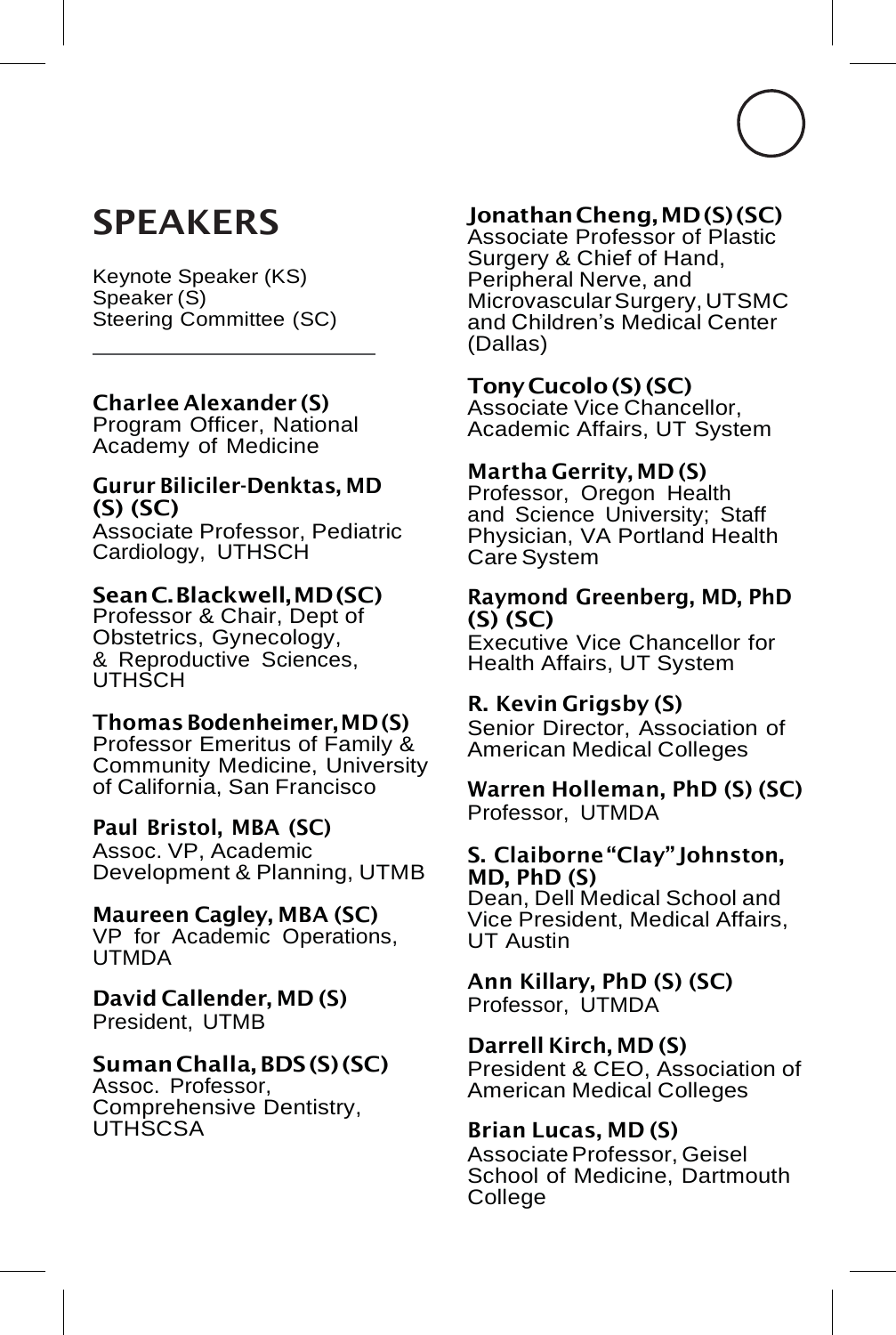#### Christina Maslach, PhD (KS)

Professor of Psychology, University of California, Berkeley

#### Jeffery Matthews, MD (SC)

Assoc. Professor of Medicine, UT Health Northeast

#### Mandy Oaklander (S)

Deputy Health Editor, *Time Magazine*

#### Christopher Parshuram, MD (S)

Staff Physician, Critical Care Medicine, Scientist, Professor, The Hospital for Sick Children; Toronto, Ontario

#### Catherine Ross, PhD (SC)

Associate Professor of English, University of Texas at Tyler

#### Anne B. Sereno, PhD (SC)

Professor of Neuroscience, UTHSCH

#### Tait Shanafelt, MD (KS)

Chief Wellness Officer, Clinical Instructor, Stanford School of Medicine

#### ChristineSinsky,MD(S)

VP, Professional Satisfaction, American Medical Association

#### Lucia Siegel Sommers, PhD (S)

Assistant Adjunct Professor, University of California, San Francisco

#### Dwain Thiele, MD (S)

Vice Provost & Sr. Assoc. Dean, Faculty Affairs & Initiatives, **UTSMC** 

#### William Tierney, MD (S) (SC)

Chair & Professor, Department of Public Health, Dell Medical

School at UT Austin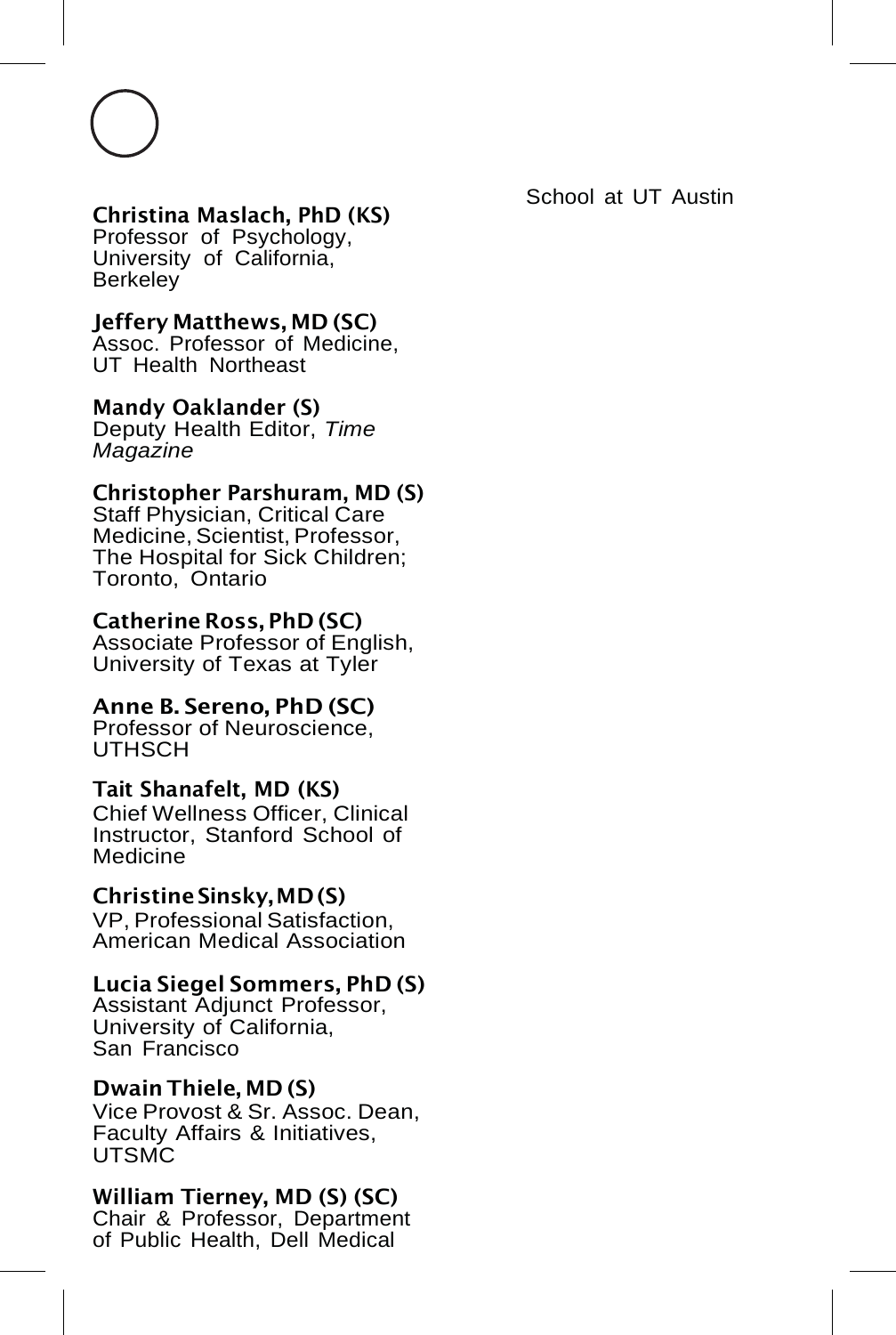#### Colin West, MD (S)

Professor of Medicine, Medical Education, & Biostatistics, Mayo Clinic

#### Shan Zhao, MD (S) (SC)

Senior Director, Dept. Admin. for Dept of Medicine, UTHSCSA

InstitutionAbbreviations:

The University of Texas System (UT System)

The University of Texas Southwestern Medical Center (UTSMC)

The University of Texas Medical Branch at Galveston (UTMB)

The University of Texas Health Science Center at Houston (UTHSCH)

The University of Texas Health Science Center at San Antonio (UTHSCSA)

The University of Texas MD Anderson Cancer Center (UTMDA)

The University of Texas Health Science Center at Tyler (UT Health Northeast)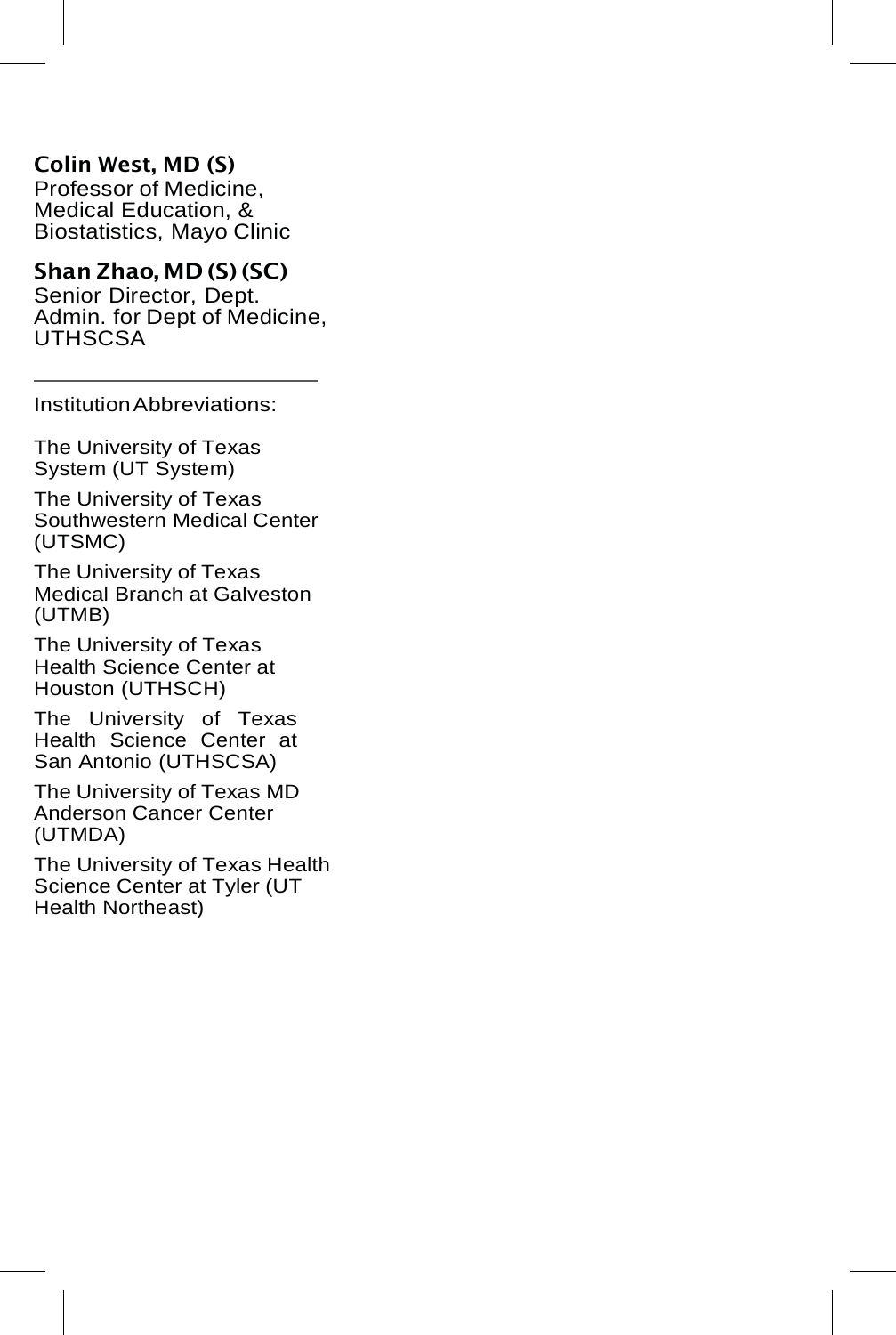## FEEDBACK & *AMA PRA Category 1 CreditsTM*

Thank you for your attendance and participation. We would like to invite you to take a moment to provide feedback about the activity. If needed, you can also claim *AMA PRA Category 1 CreditsTM* or attendance credit for your participation.

To claim *AMA PRA Category 1 Credits™* or attendance credit for your participation at this activity, you will need to go online and complete the Evaluation and CME Verification Form. Once this form is submitted you will be able to print your certificate or save it as a PDF.

#### The Evaluation and CME Verification link will be accessible until October 10, 2017.

To submit a CME Verification and Evaluation Form after this date, please contact the Department of CME/Conference Management at 713-792-5357 or email [kjenglish@mdanderson.org.](mailto:kjenglish@mdanderson.org)

You can access the Evaluation and CME Verification Form either one of the following ways:

1. Scan the QR code:



If you are on faculty/staff at The University of Texas MD Anderson Cancer Center, the CME credits claimed will be added to your continuing medical education record through CME/Conference Management.

Thank you for participating in this educational activity.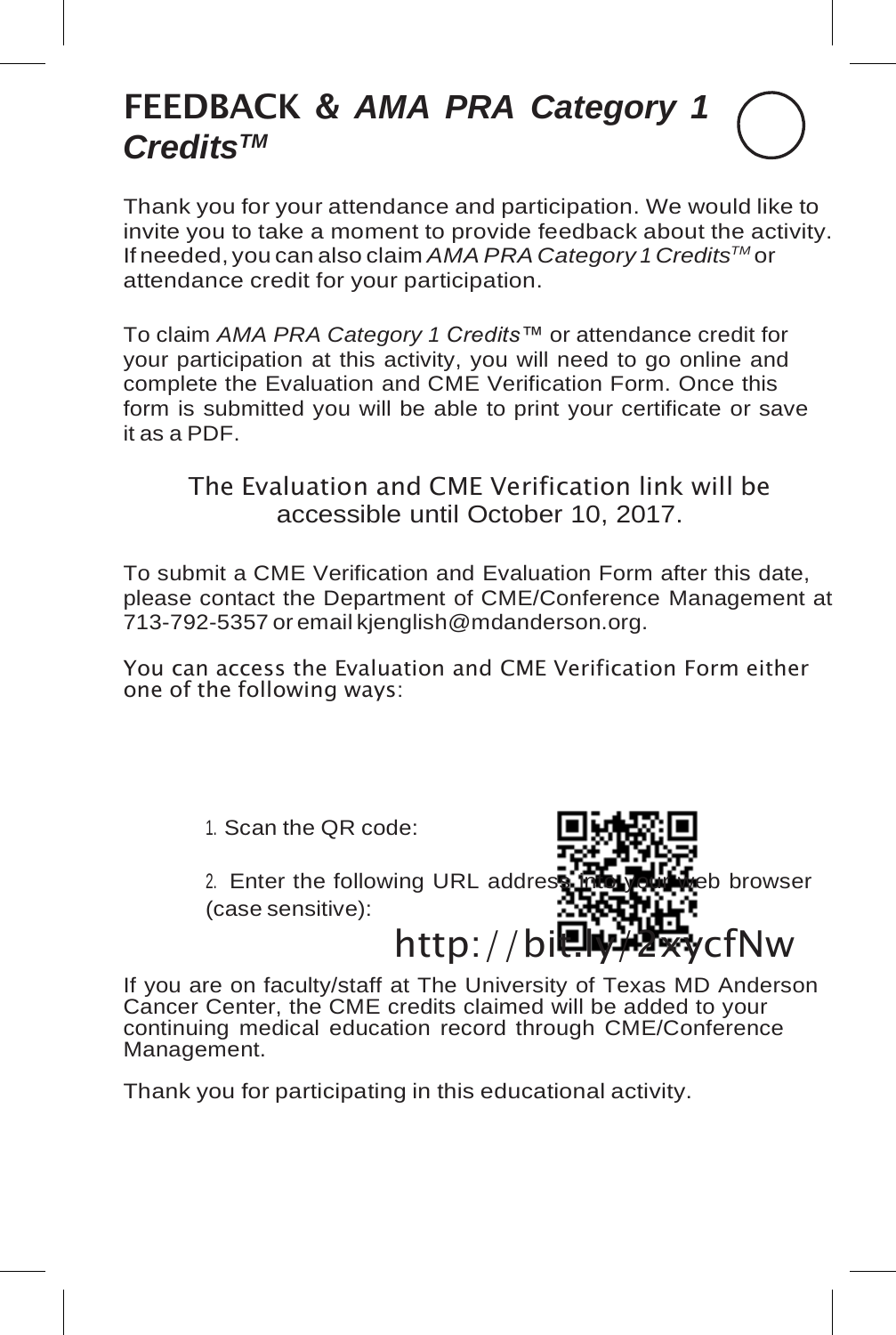

THE UNIVERSITY of TEXAS SYSTEM FOURTEEN INSTITUTIONS, UNLIMITED POSSIBILITIES

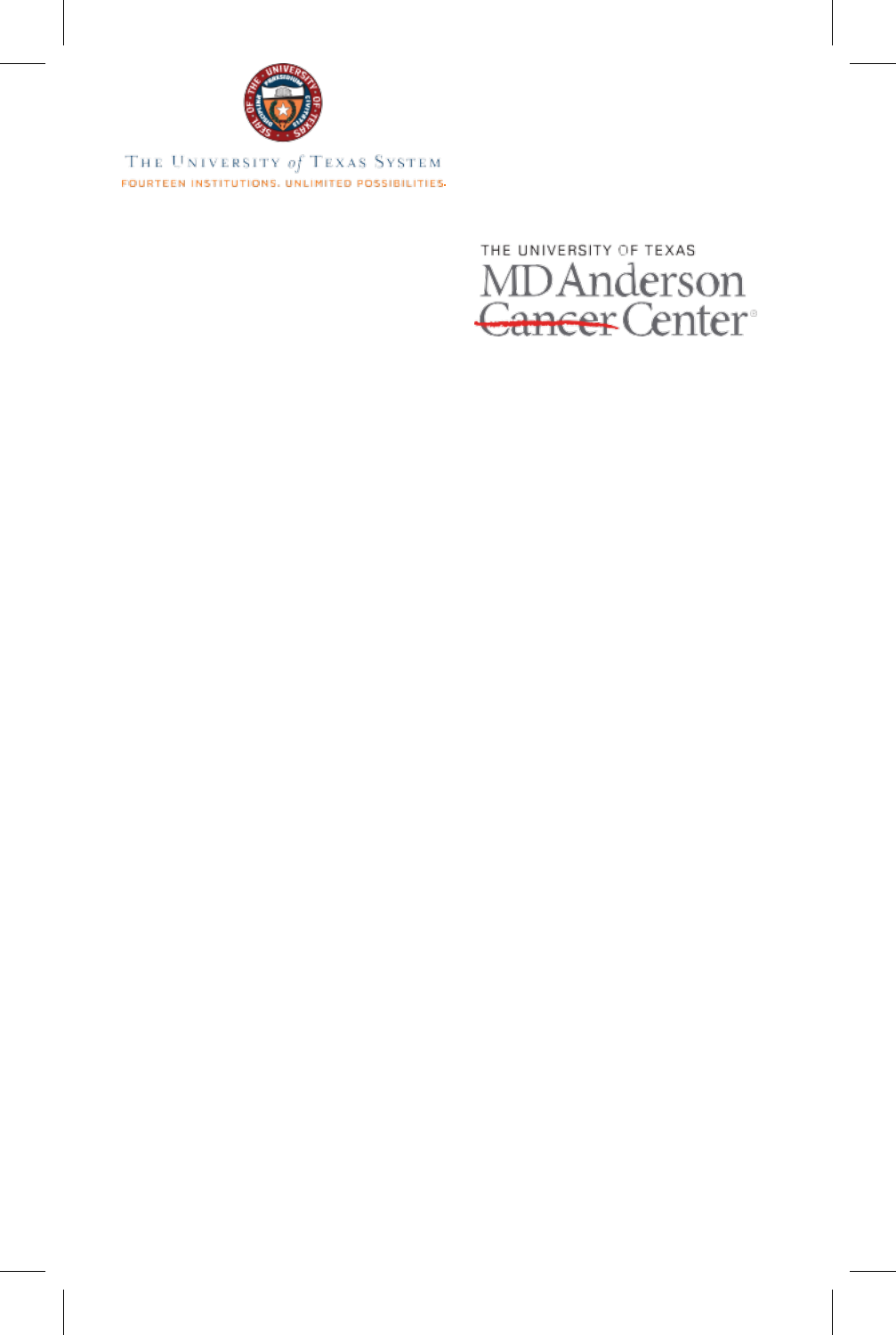#### **EDUCATIONAL OBJECTIVES**

After participating in this activity, the participant should be able to:

- Implement changes and structural interventions to create a culture of well-being to manage stress and burnout based on evidence-based approaches, spanning the entire academic lifecycle of burnout from medical school through graduate medical education and into clinical practice *(knowledge, competence, performance, patient outcomes)*
- Improve the efficiency and effectiveness in health care delivery by identifying why burnout occurs and how to improve work-life balance, conditions and environments *(knowledge, competence, performance, patient outcomes)*
- Utilize resources to prevent burnout, enhance satisfaction and work life fulfillment to healthcare professionals in the UT System *(knowledge, competence, performance, patient outcomes)*

#### , **ACCREDITATION/CREDIT DESIGNATION**

t at r The University of Texas MD Anderson Cancer Centeris accredited by the Accreditation Council for Continuing Medical Education (ACCME) to provide continuing medical education for physicians.

> The University of Texas MD Anderson Cancer Center designates this live activity for a maximum of 11.25 *AMA PRA Category 1 CreditTM* . Physicians should claim only the credit commensurate with the extent of their participation in the activity.

This live activity has been designated by The University of Texas MD Anderson Cancer Center for 11.25 AMA *PRA Category 1 CreditsTM* in medical ethics and/or professional responsibility.

The University of Texas MD Anderson Cancer Center Disclosure Policy for Program Chairs, Planning Committee Members,

Teachers, orAuthors and CMEActivity Reviewers

It was determined during the planning process that the content of this CME activity is not related to the products or services of a commercial interest. Therefore, there are no relevant financial relationships to identify, and no conflicts of interest to identify or resolve. (ACCME 11/25/14)

*© 2017 The University of Texas MD Anderson Cancer Center. All rights reserved. No part of this work can be reproduced, distributed, or otherwise used without the express permission from The University of Texas MD Anderson Cancer Center.*

*All statements and opinions contained herein are solely those of the individual speakers and may not reflect those of The University of Texas MD Anderson Cancer Center.*

o ity.

e

r

n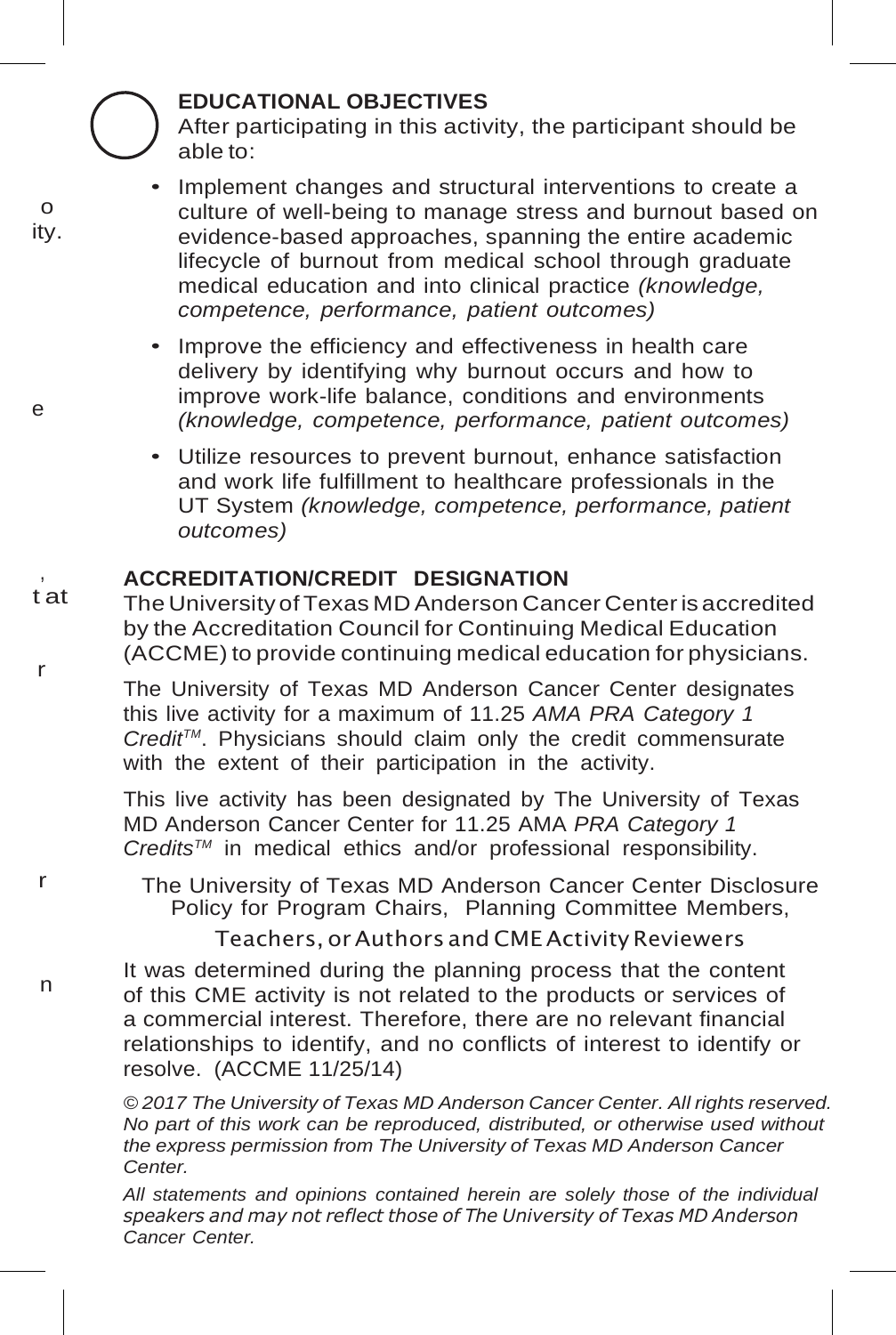# $Q$

 $\overline{\phantom{a}}$ 

## **NOTES**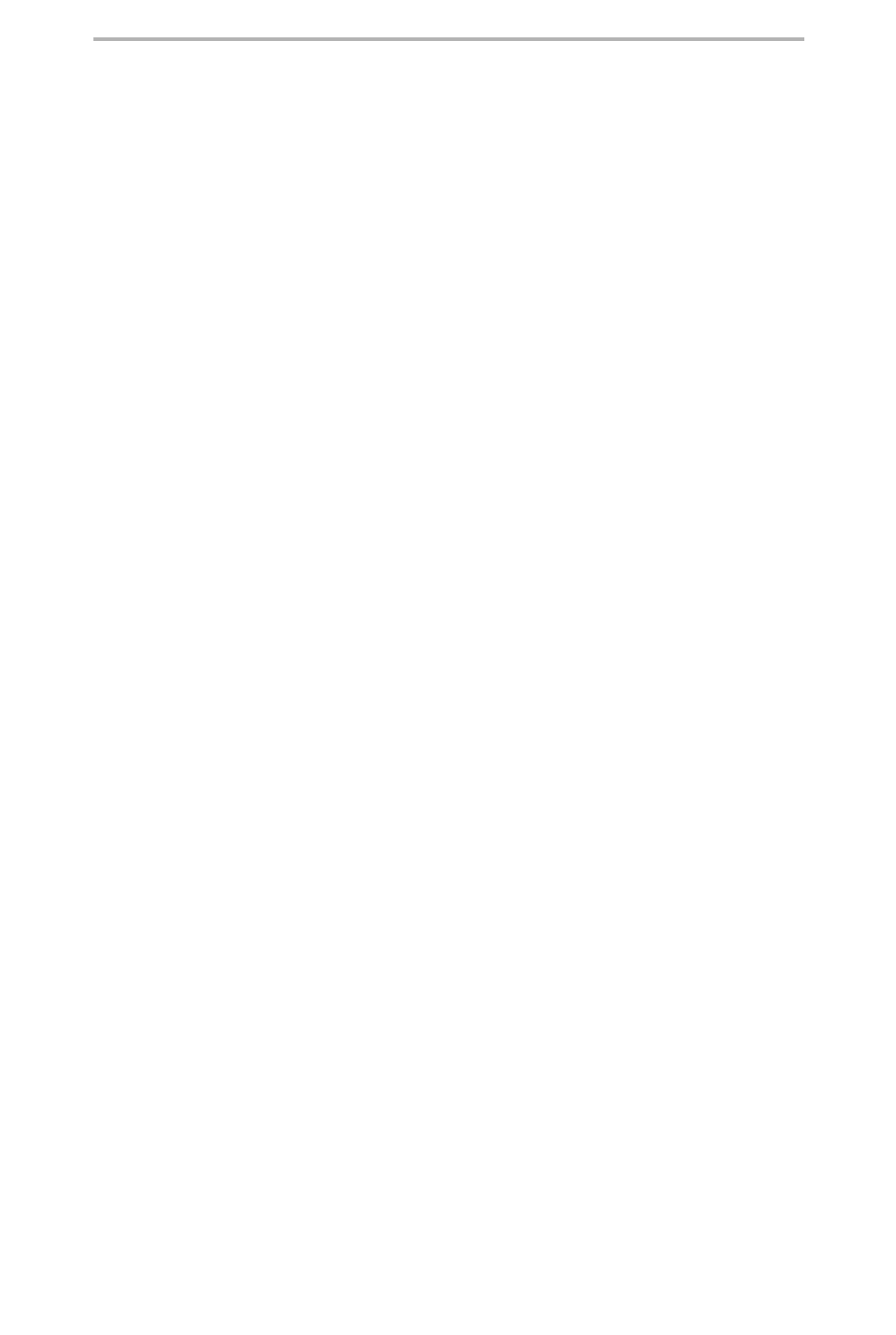| $\mathbf{O}$ |  |   |                          |
|--------------|--|---|--------------------------|
|              |  |   |                          |
|              |  |   |                          |
|              |  | = |                          |
|              |  |   |                          |
|              |  |   |                          |
|              |  |   | <b>Contract Contract</b> |
|              |  |   | ÷                        |
|              |  |   |                          |